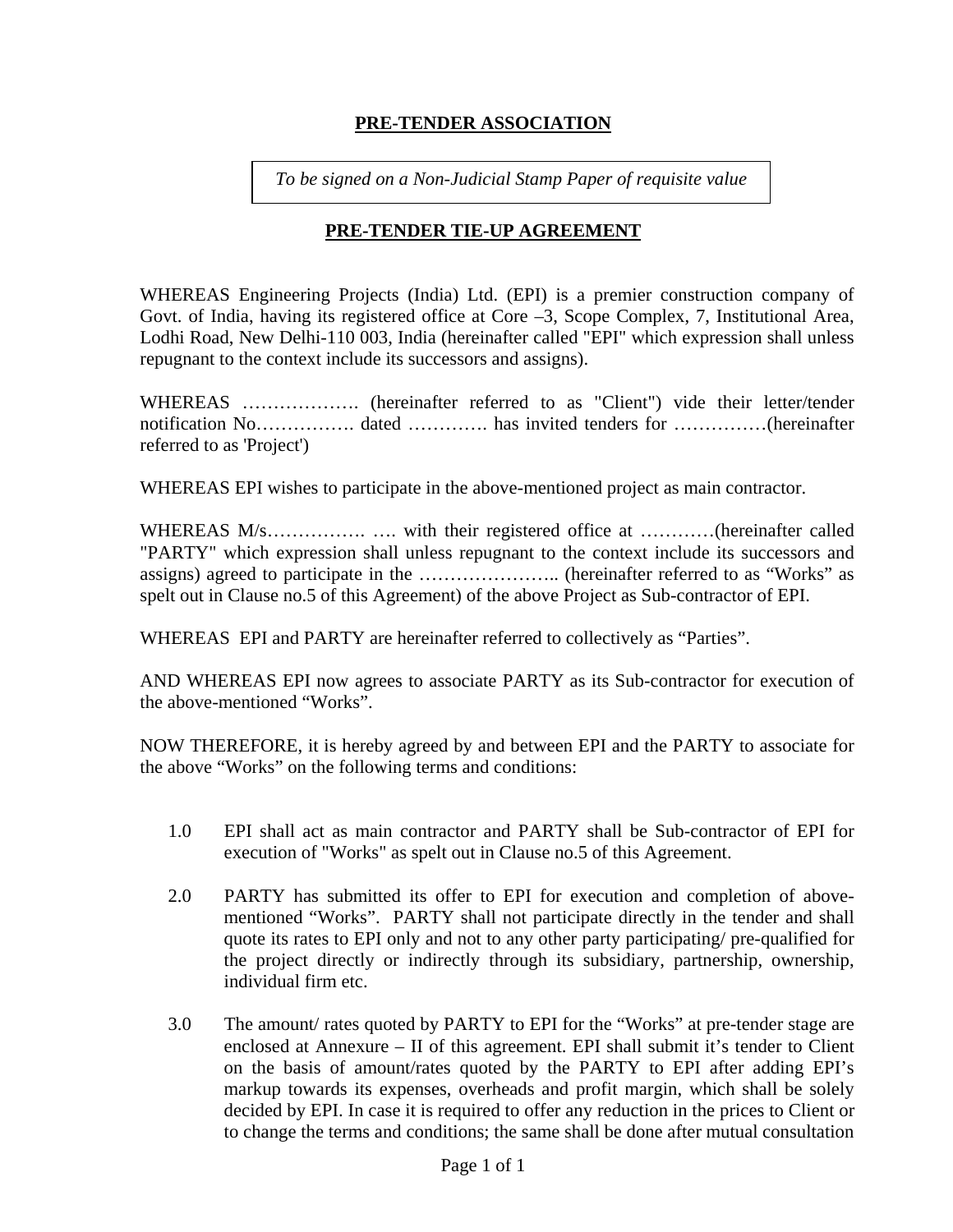between EPI and PARTY.

- 4.0 In the event of award of project to EPI by Client, EPI shall associate PARTY for execution and completion of "Works".
- 5.0 Scope of Work:

The Scope of Work of the Sub-Contractor shall be "…………………" (hereinafter referred to as "Works") as per Technical specifications, Designs, Drawings, BOQ, Instructions and Terms and Conditions given in Tender Documents of the Client/Client's consultant and its amendments/clarifications etc. received from Client from time to time.

6.0 Commencement and Completion of Project:

The Contractual Completion Period shall be ……… months from the date of commencement. The date of commencement shall be reckoned as per EPI's contract with Client.

7.0 Tender Documents:

 Following documents shall form the complete set of 'Tender Documents' for this sub-contract: -

- 3.1 Instructions to Tenderers.
- 3.2 Pre-Tender Tie-up Agreement
- 3.3 Tender Documents of Client inclusive of NIT, Technical specifications, BOQ, Terms & Conditions, Drawings, Amendments, Minutes of Pre-Bid conference etc.
- 3.4 Form of Price Bid
- 8.0 PARTY confirms that they have read and understood and have copies of the 'Tender Documents' and have visited the site and their offer is based on the 'Tender Documents' and caters to all the works, requirements, etc. thereof.
- 9.0 Taxes and Duties :

All Taxes, Duties, VAT, Cess, Levies, Octroi, Entry Tax, Royalties, Works Contract Tax, Turn Over Tax, Service Tax, and other expenses etc. for the "Works" are included in the sub-contract price. The payment of total Works Contract Tax, VAT, Turn over Tax, Service Tax etc. applicable on the total Contract value of EPI with Client shall be the responsibility of the PARTY and is included in the Sub-Contract price of the PARTY. In case EPI pays any WCT/VAT/TOT/Service Tax etc. on this project, the same shall be recovered as reimbursement from the PARTY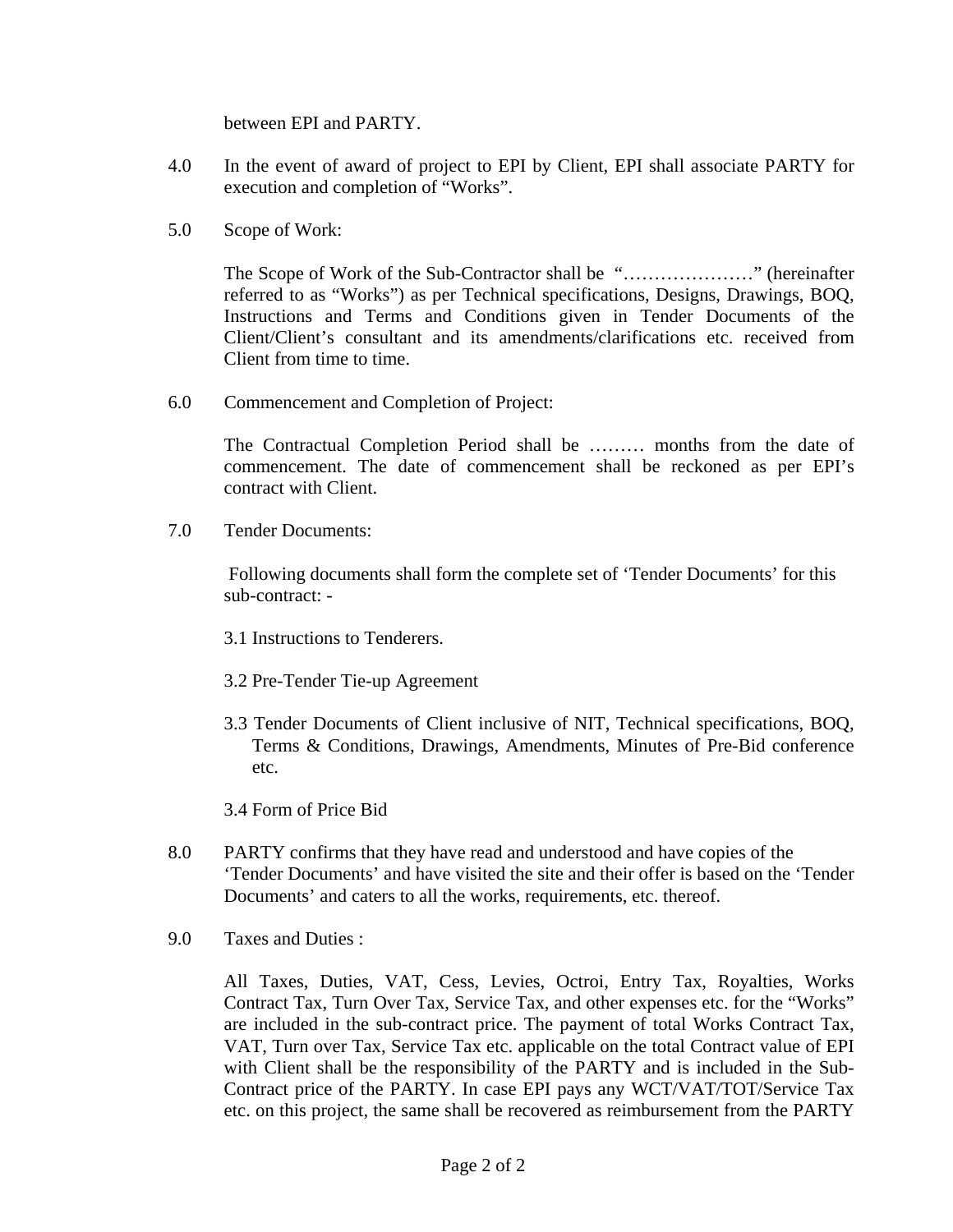by deducting the same from their bills or other dues and in such cases no certificate in this regard shall be issued by EPI to the PARTY.

- 10.0 All men, materials, machinery, tools and plants, infra-structure, resources etc., as required for execution of "Works" shall be provided and arranged by PARTY for their portion of work. The amount/rate quoted in their offer by PARTY to EPI includes all charges, all direct and indirect cost of works, materials, labour, plant & equipment, all taxes, duties, levies, royalties, octroi, entry tax, VAT, WCT/TOT, service tax etc., all transportation charges including for cartage of issue material, electricity and water charges and for all expenses such as site offices expenses, labour camp, bank guarantee charges, insurance charges, EPF/CPF/ Statutory contributions, preparation of all required design & detailed engineering and all required drawings etc., facilities and other expenses whatsoever, incurred on execution, completion and maintenance of the "Works" as per 'Tender Documents' and their own overheads and profit etc. PARTY shall comply with all the requirements laid down as per 'Tender Documents' and shall un-conditionally abide by its offer quoted at pre-tender stage for execution of "Works" as per terms, conditions, specifications, drawings, documents etc. given in the 'Tender Documents' for the completion, handing over, maintenance period etc.for the project.
- 11.0 Insurance charges for insurance to be taken by EPI for the project as per contract with Client shall be borne by PARTY. The PARTY shall take insurance cover at its own cost towards Workman Compensation Act for its own workers, employees and for the Plant & Equipment deployed by the PARTY at the project site and shall furnish documentary proof of the same to EPI failing which no payments shall be released to the PARTY against work done. The PARTY shall assist EPI in follow up with insurance company in case of any claim related to PARTY's scope of work. EPI is not liable to pay any claim of the PARTY if it is not paid by insurance company due to any reasons whatsoever.
- 12.0 The PARTY shall provide and maintain facilities as per Annexure-I of this agreement for exclusive use of EPI. These facilities and vehicles shall be the property of the PARTY at the end of the contract.
- 13.0 The initial validity period of offer of PARTY shall be one month more than the validity period of EPI's offer to Client. The validity period of their offer shall be extended by the PARTY as and when desired by EPI.
- 14.0 Earnest Money Deposit submitted by PARTY along with their offer as security to un-conditionally abide by its offer quoted at pre-tender stage shall be kept valid for a period one month more than the validity period of EPI's EMD/Tender to Client. The EMD is liable to be forfeited if the PARTY revokes/withdraws its offer during its validity or extended validity period of offer. In case of revocation/withdrawal of offer by PARTY after signing of this agreement and during its validity or non-start of work within stipulated time and non submission of performance security/any other security etc. if required to be submitted by the PARTY to EPI after award of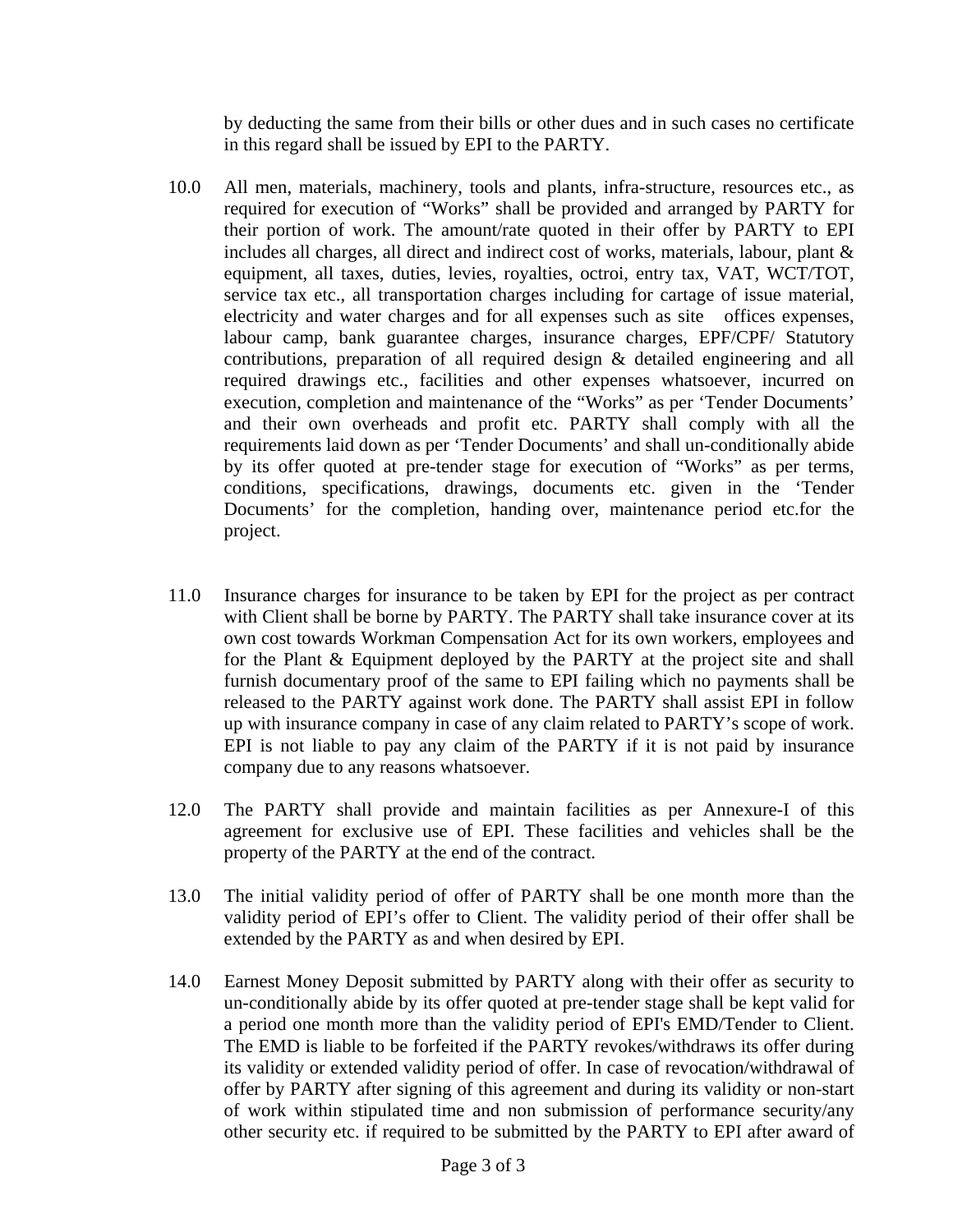work, EPI shall have the option to forfeit the EMD and get the work executed at the risk  $\&$  cost of the PARTY. The decision of EPI in this regard shall be final  $\&$ binding on PARTY.

- 15.0 In the event of award of "Works", PARTY shall submit to EPI, Bank Guarantees from a Scheduled Bank towards mobilization advance, performance, retention money, security deposit etc. as required by EPI/Client/local authorities as per conditions of the 'Tender Documents' (in the prescribed proforma of EPI) in favour of EPI, for PARTY's portion of work. In case any initial cash deposits are to be made to the Client, the same shall be made by EPI and PARTY in proportion to their respective value of the contract.
- 16.0 After award of the "Works", Financing / Bank charges for guarantees to be furnished to Client by EPI, which have to be paid for the entire contract as a whole shall be shared between EPI and PARTY in proportion to their respective value of the contract. In case the PARTY does not require mobilization advance (if payable by the Client as per terms of contract) from EPI for its portion of work, the PARTY shall not have to share the bank guarantee charges for mobilization advance.
- 17.0 Each party shall bear its own expenses for preparation and submission of bid. In case of non-award of the project to EPI by Client due to any reason, the PARTY shall have no claim whatsoever on EPI.
- 18.0 All the cost of travel, lodging, boarding etc. towards visits by Client, their Consultant etc. to the manufacturing units/works for the inspection of materials, equipment etc. under the scope of work of PARTY shall be borne by the PARTY if applicable under the contract between EPI and Client.
- 19.0 Payments as and when received by EPI from the Client for PARTY's portion of work shall be released to PARTY within seven working days of its receipt by EPI as per Annexure-II including mobilization advance etc. if any, and after deducting any recoveries towards facilities as given in Annexure-I and other recoveries. Secured advance if provided as per terms of the contract of EPI with Client and if paid by the Client, shall also be paid to the PARTY within seven working days of its receipt from Client without any deduction towards EPI's markup. Recovery/Adjustment of the Mobilisation advance and Secured advance shall be as per the terms of EPI's contract with the Client.

The final bill payment to the PARTY shall be released only after receipt of corresponding payment from Client and after PARTY submits Sales Tax clearance certificates, EPF clearance certificate, all other clearances, approvals, certificates etc. as per agreement of EPI with the Client for the "Works" and as per statutory requirement.

The PARTY shall have no claim on EPI in case the payments are delayed by the Client due to any reason whatsoever.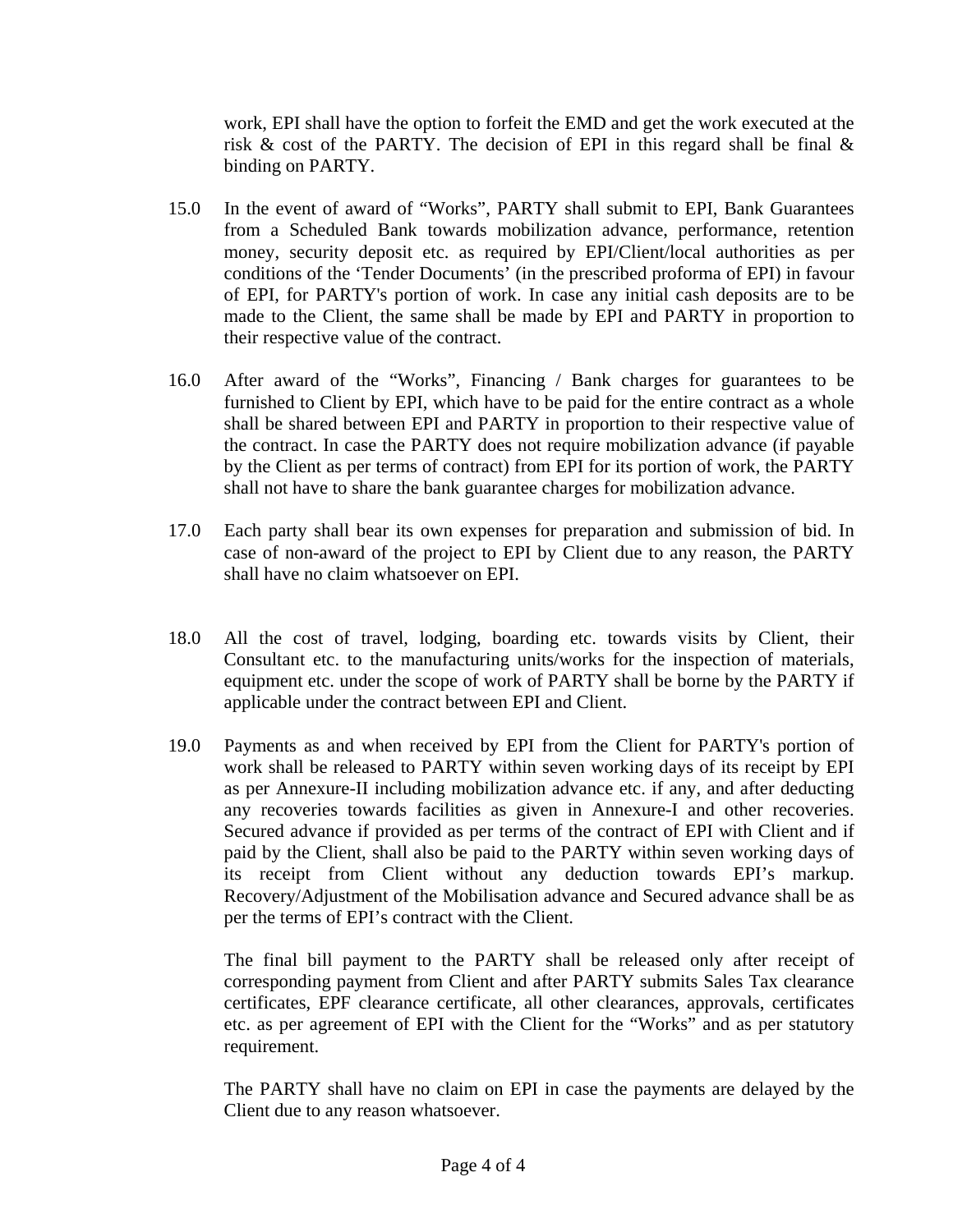- 20.0 Escalation, if any, payable under the main contract with Client for PARTY's portion of work shall be released to PARTY by EPI proportionately as and when paid by the Client to EPI. Otherwise, the prices of PARTY shall be firm and fixed till the completion, handing over, maintenance period etc. of the contract. Payment of all extra/ substituted/ variation items etc. related to PARTY's scope of work admitted and paid by Client, if any, shall also be made by EPI to PARTY proportionately. Any claim by PARTY, if not paid by the Client, whatsoever be the reason shall not be admissible against EPI.
- 21.0 The PARTY shall be fully responsible to complete the "Works" in workmen like manner to the satisfaction of Client and EPI by maintaining high standard of quality and precision as per 'Tender documents', Agreements, Terms & Conditions, Specifications, Drawings etc., within contractual completion period and within their quoted rates/amount. In case Client reduces or increases scope of work related to PARTY's portion of work, the same shall be binding on PARTY and the PARTY has to execute the same at rates paid by the Client less EPI's markup.
- 22.0 In case PARTY is awarded the "Works" and fails to execute the same as per agreed schedule of progress of work and as per specified quality and/or lags behind in activities required for timely completion of "Works", as determined by EPI/Client, then EPI shall give 15 days written notice to PARTY to achieve the specified quality and/or to deploy adequate resources to the satisfaction of EPI, for timely completion of "Works". Upon expiry of the notice period, if PARTY fails to achieve specified quality and/or fails to take action for timely completion of "Works", then EPI shall have option to withdraw the remaining work partly or in full from PARTY and get the same executed at the risk and cost of the PARTY from alternative agency/agencies besides encashment of the guarantees submitted by the PARTY to EPI. The decision of EPI in this regard shall be final and binding on the PARTY.
- 23.0 The PARTY shall post adequate competent engineers and supervisory staff at site for day-to-day execution and supervision of its works etc. during the entire duration of the contract including maintenance/defect liability period. The minimum number and level of engineers, supervisors and other personnel to be deployed by the PARTY should be as directed by EPI. In case the PARTY fails to deploy adequate number of personnel at site/office, EPI after giving seven days notice shall engage the required personnel solely at the risk and cost of the PARTY and debit the cost of the same to the account of PARTY. EPI shall exercise overall management, monitoring and coordination of project. EPI shall not post any staff during maintenance/defect liability period for which the PARTY shall make suitable arrangement to the satisfaction of EPI/Client.
- 24.0 In case the project execution is delayed beyond the contractual scheduled completion period due to reasons attributable to the PARTY, the staff and site office expenses of EPI for extended period shall be paid by the PARTY to EPI at the rate of Rs……… per month. This shall be in addition to the facilities provided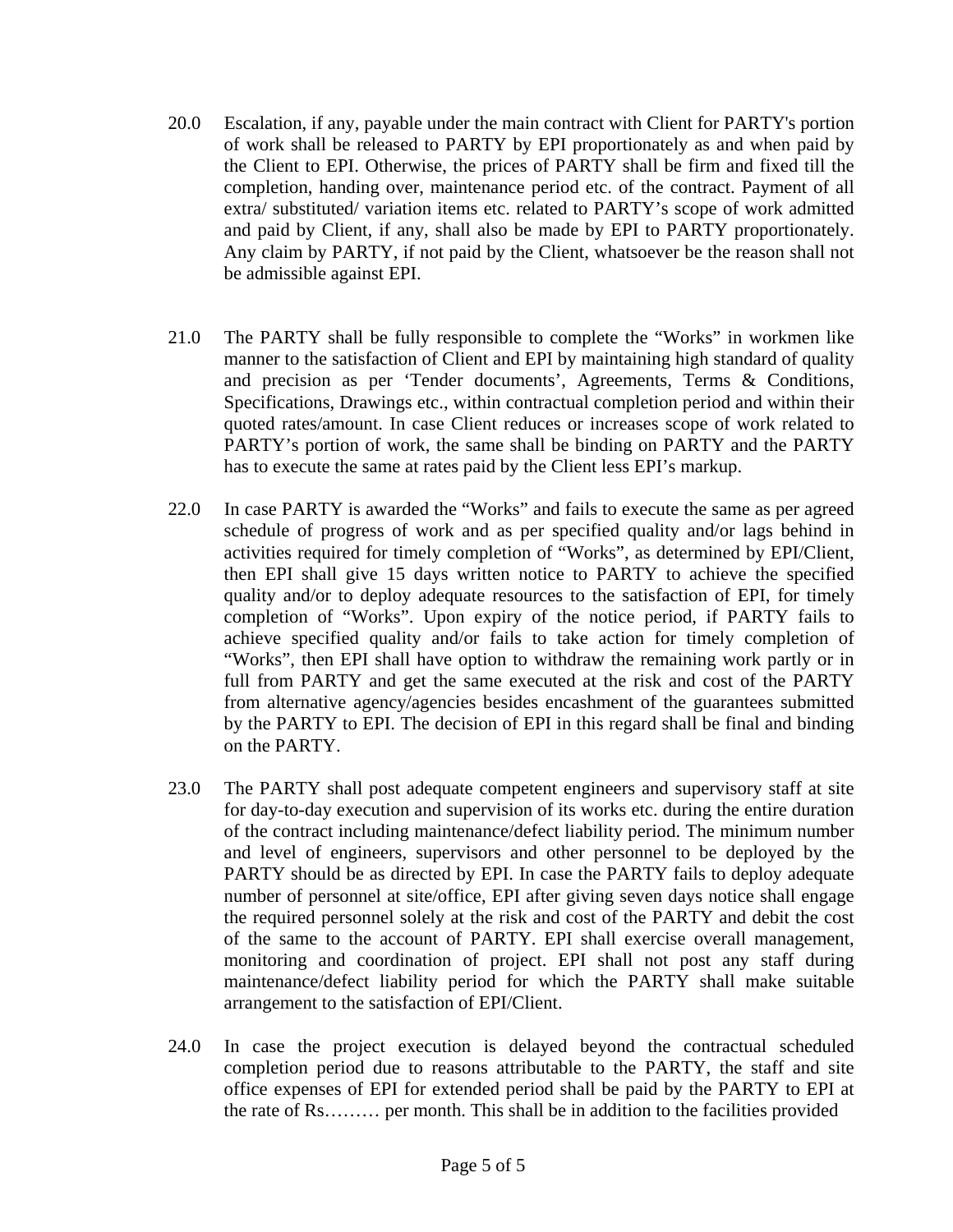by the PARTY to EPI and the Liquidated Damages/compensation for delay/Penalties etc. if any, levied by Client. The decision of EPI in this regard shall be final & binding on the party.

- 25.0 The PARTY shall be responsible for timely completion of the "Works" within the contractual completion period. Total Liquidated Damages/Compensation for delay, if any imposed/deducted from EPI's bills by Client shall be recovered from PARTY's bills or other dues.
- 26.0 The PARTY confirms that it holds EPF Code number, CST-TIN, VAT-TIN/Sales tax on Works contract number, Service tax registration number, PAN (Permanent Account Number of Income Tax) etc. and shall be responsible for depositing EPF subscription and contribution for labour and staff employed by it on the "Works" and Service tax, other taxes, duties and dues etc. as per statutory requirements and documentary evidence of same shall be provided to EPI. The PARTY shall also be responsible for labour welfare and for arranging labour and other licenses/ permits/ clearances etc. for the project at their own cost. In case EPI has to take labour license or and other licenses, all expenditure towards the same shall also be borne by the PARTY. The PARTY shall comply with all the requirements as per labour laws/acts. All the records in this regard shall be maintained by PARTY as per statutory requirements and rules and shall be produced by the PARTY on demand if required.
- 27.0 The PARTY shall be responsible for obtaining all approvals from Client with regard to quality of materials & workmanship and measurements etc. for their portion of work. All such approvals shall be in the name and title of EPI. The PARTY shall be responsible for reconciliation of issue material with Client, if any. Any shortfall in issue materials shall be made good / recovered from PARTY as per terms of EPI's contract with the Client.
- 28.0 The PARTY will not deal directly with Client and all the correspondence in matters regarding bills, claims, interpretation of the specifications, conditions and all matters related to the contract with Client, Client's Consultants, all other agencies including Government and Statutory bodies etc. shall be done through EPI only. PARTY shall prepare and submit expeditiously all bills, claims, details, clarifications, documents, information, etc. as required by EPI/ Client for proper execution and successful completion of the "Works".
- 29.0 Issues related to interpretation and claims, if any, related to PARTY's scope of work, arising out of contract between EPI and Client shall be referred with full justification by PARTY to EPI for settlement with Client including arbitration with Client, if inescapable, and outcome of such a settlement shall be binding on PARTY. EPI at its option may associate the PARTY in the above process of settlement for PARTY's portion of work. The cost & expenses on arbitration with Client shall be shared by EPI and PARTY in proportion of PARTY's offer and EPI's mark up towards its overheads  $\&$  profits. In case the award/settlement with the Client is in favour of EPI, ninety percent of the award/settlement amount shall be shared between EPI and PARTY in proportion of PARTY's contract price with EPI and EPI's mark up towards its overheads & profits. The balance ten percent of the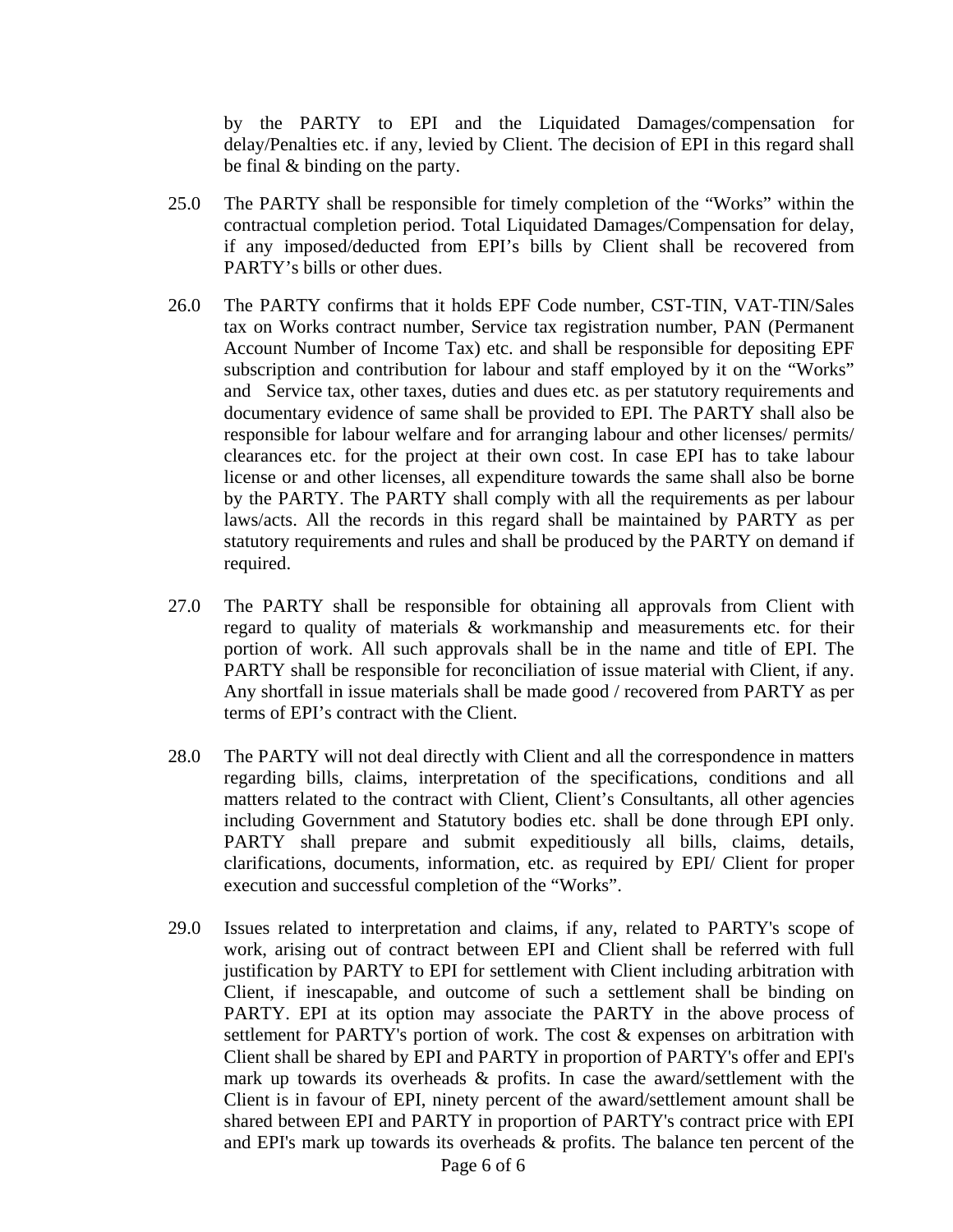award/settlement amount shall be retained by EPI towards its administrative charges. In case the award/settlement is against EPI, the entire damages/counterclaims imposed, if any, shall be borne by PARTY alone and the PARTY shall have no claim whatsoever against, EPI in such a settlement. Further, EPI shall have no liability towards any claim of the PARTY, which are not paid by the Client.

- 30.0 If desired by EPI, PARTY shall be available/associate with EPI in meetings/negotiations with EPI/Client for its portion of work. PARTY shall furnish all information and clarifications as and when required by EPI/Client. The PARTY shall abide by any modifications/changes etc. in tender prices, terms & conditions for its portion of work, agreed by it during negotiations with Client/EPI. Each party shall bear its own expenses for these purposes.
- 31.0 In case of non-approval of PARTY's association for the Project by the Client and/or by the Corporate office of EPI due to any reasons whatsoever at any stage of the "Works", the PARTY shall have no claim on EPI.
- 32.0 Income tax shall be deducted as per income tax act as applicable.
- 33.0 The PARTY shall plan and execute the "Works" in his scope of work in such a manner that the other works, connected with the "Works" of the PARTY, but not included in PARTY's scope of work, do not get affected/delayed.
- 34.0 The PARTY shall deploy sufficient plant & equipment of the required capacity and in good working condition for completion of the works in stipulated time with required quality. The equipment should either be owned by the PARTY or hired/leased. The deployment of equipment by PARTY shall be as decided by EPI and the same shall not be less than the minimum deployment stipulated by the Client, if any, for execution of "Works" and as per schedule agreed with EPI. The PARTY shall make arrangement for regular maintenance including preventive and breakdown maintenance and maintain stock of essential spares at site/near to site so as to ensure minimum breakdown time of equipment. The equipment once brought to site shall not be allowed to be removed without the consent of EPI. In case the PARTY fails to deploy sufficient equipment to the satisfaction of EPI or in case of prolonged breakdown of equipment, EPI at its sole discretion shall arrange the required equipment and debit all the related costs including ten percent overheads of EPI and shall recover the same from the due payments of PARTY, including from its bank guarantees available with EPI.
- 35.0 EPI shall provide following equipment to the PARTY on hire for exclusive use for the "Works" at the terms and conditions given below: -

| Sl.<br>No. | Equipment<br>Description | <b>Minimum Duration</b> | Hire charges<br>per<br>(Rs.)<br>month |
|------------|--------------------------|-------------------------|---------------------------------------|
|            |                          |                         |                                       |
|            |                          |                         |                                       |
|            |                          |                         |                                       |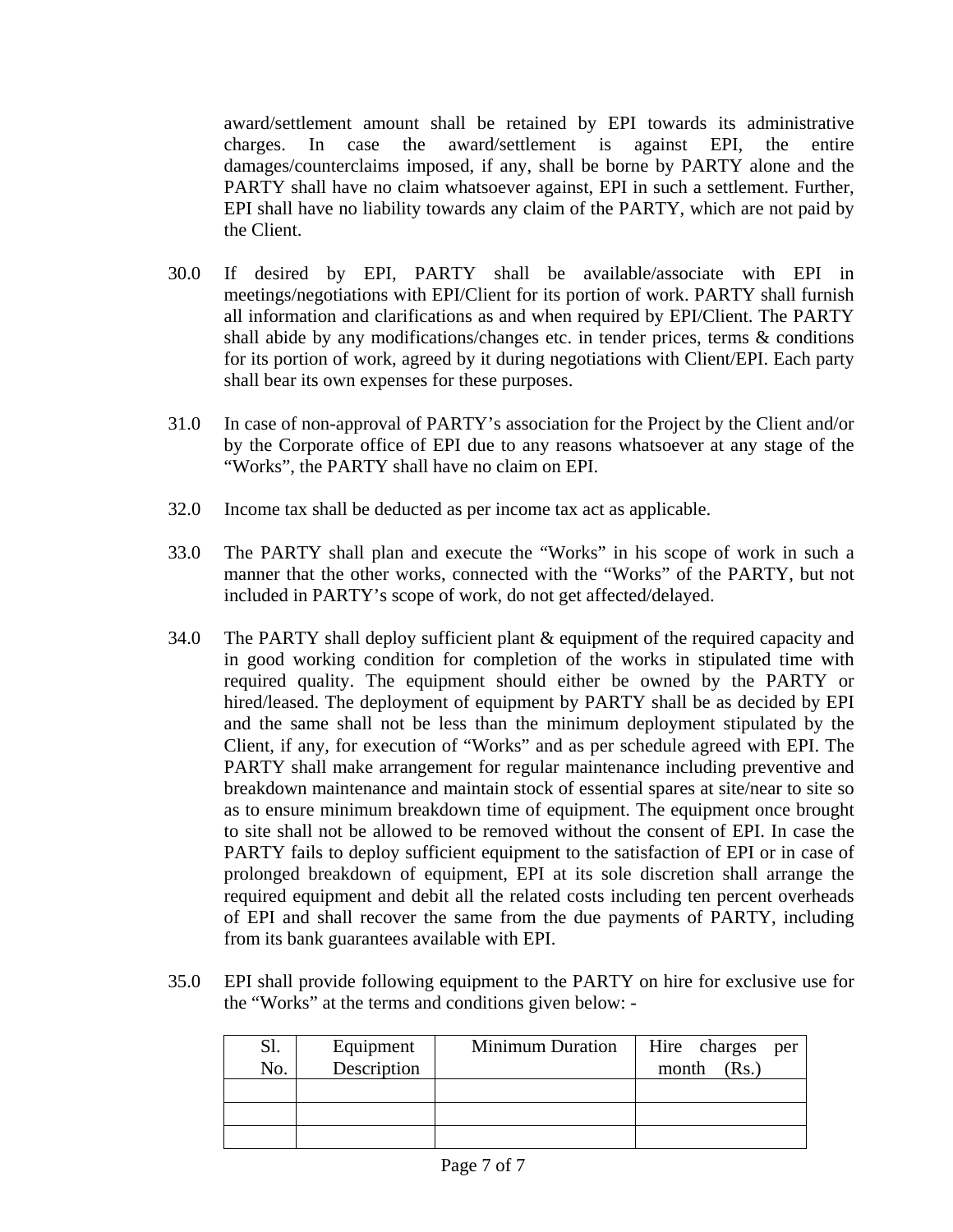The equipment shall be provided by EPI to PARTY on "as is where is" and " as is what is" basis in working condition at its workshop at Alwar, Rajasthan or at any other site/location in India. The PARTY shall be responsible for its transportation, operator, POL, upkeep, repair, maintenance, security, safety, accidents etc. Any major repairs done on these equipment should be with prior approval of EPI. EPI does not guarantee any minimum output by these equipment and the PARTY shall be responsible for completion of "Works" within the stipulated time and quality. The equipment shall be delivered back by PARTY in good working condition to EPI at Alwar or any other site/location as decided by EPI at PARTY's cost. The hire charges shall be payable by the PARTY to EPI for the minimum period mentioned above or actual period of use, whichever is more. The hire charges shall be charged from the date of handing over of possession of equipment to the date of delivery of equipment by PARTY to EPI at the location informed by EPI. The hire charges shall be recovered from the due payments of the PARTY.

The PARTY shall have no claim, financial or otherwise on EPI, in case EPI is not in position to provide the above equipment or withdraw the equipment in between the above-mentioned period by giving 15 days notice. In such circumstances the PARTY shall make their own arrangement of such equipment to complete the project in stipulated time. The PARTY shall be responsible for safe operation of equipment and keep EPI indemnified of any claim, expenses caused due to mishap/accidents caused by these equipment.

- 36.0 PARTY shall ensure compliance with all Central, State and Local Laws, Rules, Regulations etc. as applicable or may be applicable during the course of execution, maintenance etc. of the "Works" and shall indemnify EPI against any claim or damages whatsoever on such accounts. The PARTY shall keep EPI indemnified at all times against infringement of any Patent or Intellectual Property rights.
- 37.0 EPI is an IS0-9001 and ISO-14001 Company. The conditions of the ISO as applicable should be followed by the PARTY for implementation & maintaining the established procedures of EPI for this purpose. Following documents have been provided by EPI to PARTY & PARTY confirms receipt of the same:
	- a. Quality & Environmental policy
	- b. Objectives & Targets.
	- c. Operational control procedures Noise.
	- d. Operational control Procedures wastage.
- 38.0 The work executed by PARTY shall be subject to audit and quality control checks from Quality Control Division & Technical Audit of EPI, Client, Inspecting Agency of the Client and Chief Technical Examiner of Central Vigilance Commission, Govt.of India. In the eventuality of any defect/ sub standard works as brought out in the report or noticed otherwise at any time during execution, maintenance period etc., the same shall be made good by the PARTY without any cost to EPI. In case PARTY fails to rectify the defect/sub-standard work within the time period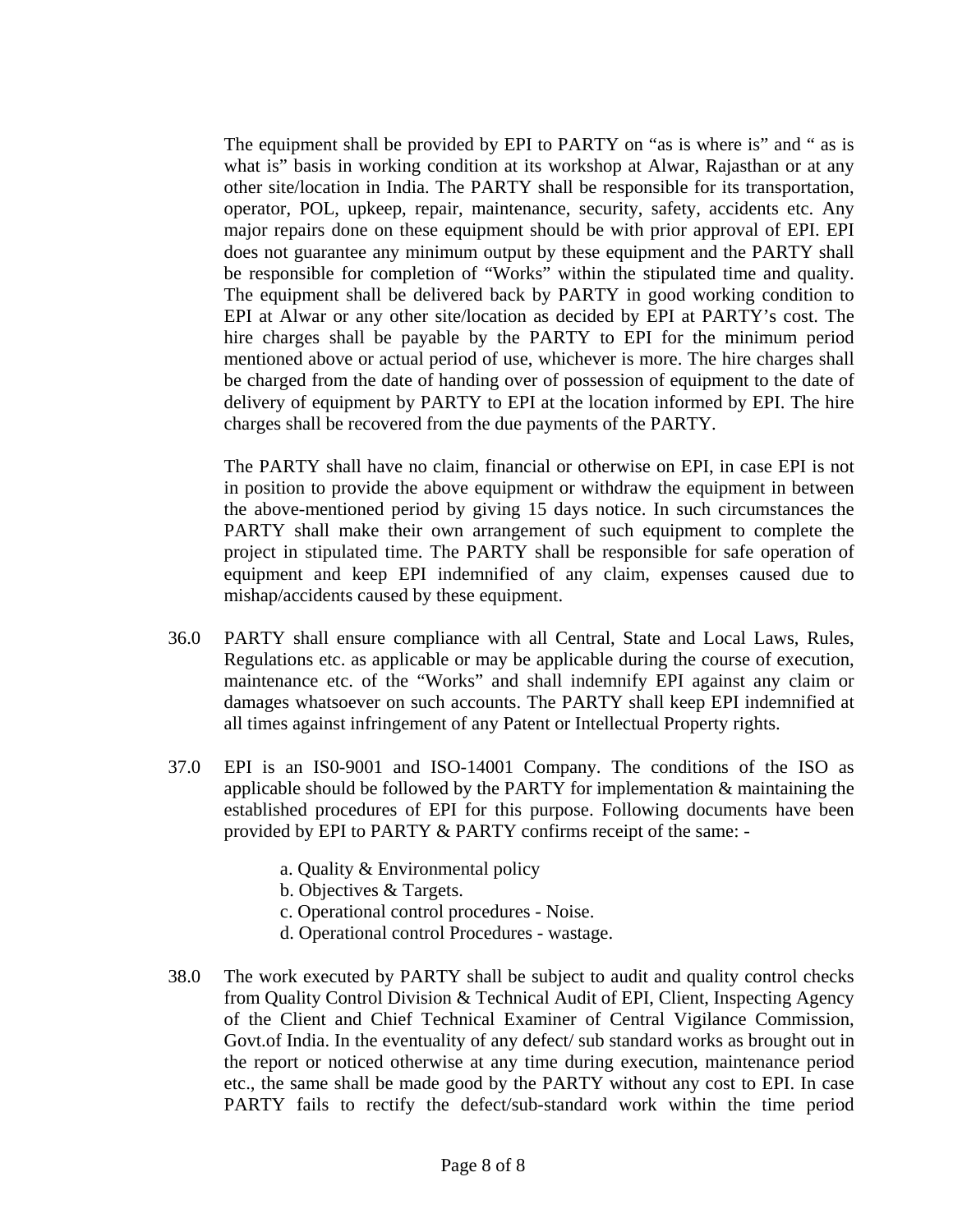stipulated by EPI, EPI shall get it rectified at the risk and cost of PARTY and shall recover the amount from the dues of the PARTY.

39.0 In case of award of the contract to EPI, the terms and conditions of this agreement shall remain valid till such time the contractual obligations and responsibilities of the "Parties" are fulfilled. A separate work order shall be placed by EPI on PARTY after receipt of award of work by EPI from Client. The contract documents of the contract signed between EPI and Client shall form part of the Work Order to be placed by EPI on PARTY upon award of "Works" by Client to EPI.

In case of re-tendering for this work by the Client, EPI can terminate this agreement at its option. The PARTY shall have no claim on EPI under such eventuality.

In case of non-award of the "Works" to EPI by Client, this agreement shall remain valid till the tender is decided and/or earnest money of EPI is returned by Client.

- 40.0 EPI has agreed to associate PARTY on the basis of details regarding experience profile, financial standing, credentials, fulfillment of statutory obligations, etc. of PARTY submitted by PARTY to EPI. In case, at a later stage even after signing of this agreement it is found that the PARTY has submitted incorrect, false details and credentials resulting in apprehensions on the capabilities of PARTY with regard to quality & timely completion of works, financial capabilities etc, EPI can terminate this agreement solely at its option. In this eventuality the PARTY shall be liable for the losses suffered by EPI and further PARTY shall have no claim on EPI, whatsoever.
- 41.0 PARTY affirms that they would keep the information relating to the 'Pre-Tender Tie-Up Agreement' and its details confidential and would not divulge the same to any other party without written permission of EPI.
- 42.0 The "Parties" shall make efforts to settle disputes, if any, amicably. Only if amicable settlement is not possible, the same shall be referred to the sole arbitration of the Chairman & Managing Director (CMD) of EPI or the person appointed by the CMD, EPI and the decision of the arbitrator shall be final and binding on the "Parties". Arbitration will be according to " Conciliation & Arbitration" clause, which is enclosed at Annexure– III.
- 43.0 All other terms and conditions shall be as per the Tender documents of Client and the same shall be applicable between EPI and the PARTY on mutatis mutandis basis. The terms and conditions of this 'Pre-Tender Tie-up Agreement' shall supercede the terms and conditions contained in the Tender Documents of the Client in case of variance in any condition. However, if EPI is granted some concession or exempted from certain obligations by Client, by virtue of EPI being a Public Sector Company, the same concessions / exemptions shall not be applicable to the PARTY. The decision of EPI in this regard including interpretation of terms & conditions shall be final & binding on PARTY.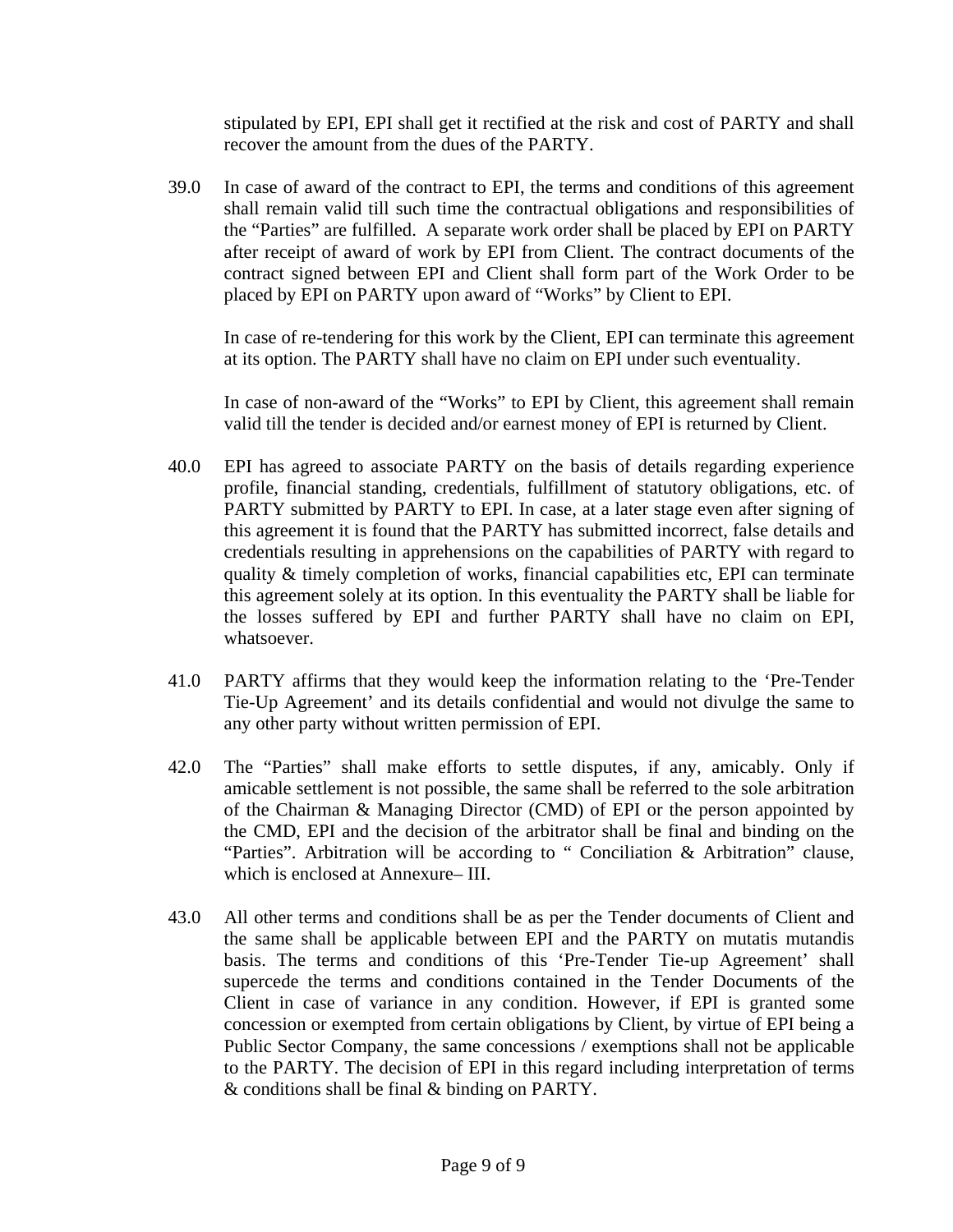- 44.0 This agreement shall be governed by the Indian Laws for the time being in force and only the Courts in ……………….. alone shall have the exclusive jurisdiction to entertain and decide any matter arising out of the agreement/contract.
- 45.0 This 'Pre-Tender Tie-up Agreement' is signed in duplicate for retaining one copy each by the "Parties" and both the copies shall be taken as original.

IN WITNESS WHEREOF the "Parties" hereto have set their hands on these presents on The-------------- day of------------ at New Delhi

| <b>PARTY</b>                | Engineering Projects (India) Ltd. |
|-----------------------------|-----------------------------------|
| <b>Authorized Signatory</b> |                                   |
| Witnesses:<br>1.            | 1.                                |
|                             | 2.                                |

#### **Disclaimer:**

The above given terms and conditions for Pre-Tender Tie-Up Agreement are general and the terms and conditions for each tender may vary from the above given terms  $\&$ conditions. Only the terms & conditions issued with a particular tender shall be applicable for that tender.

EPI shall not be liable for authorized or unathourised, usage of the presented material and users by using the same expressly agree to indemnify EPI against any and all claims, expenses, damages and liabilities arising out of the materials by such users, including any and all direct, indirect, incidental, special or consequential damages.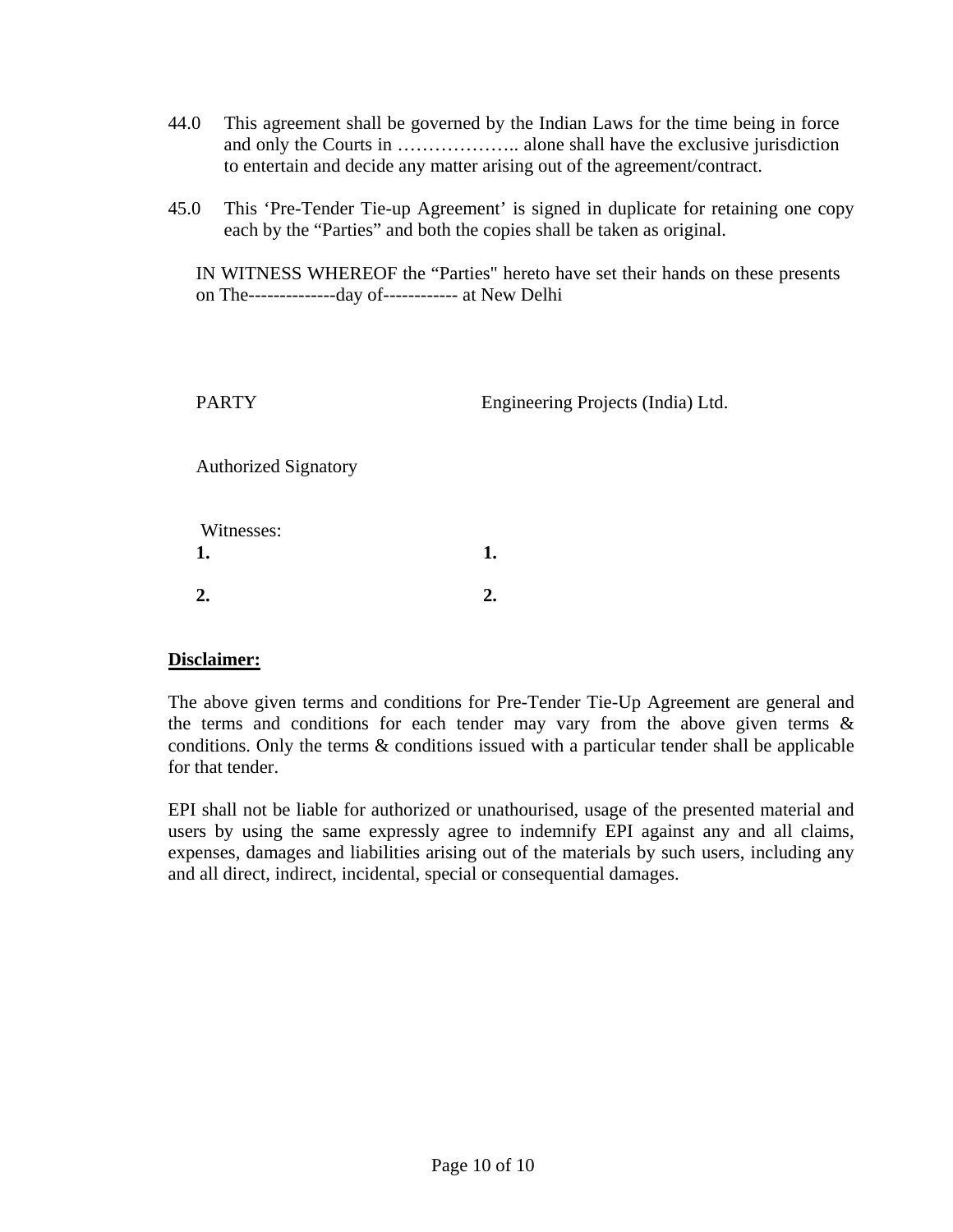## **FACILITIES TO BE PROVIDED BY PARTY TO EPI**

Immediately on placement of LOI/Work Order (whichever is earlier) by EPI on the PARTY, the PARTY at its own cost shall provide furnished office, facilities etc. exclusively for the use of personnel of EPI as per details given below. The PARTY shall make his rates in their offer sufficiently comprehensive to cover the cost of the facilities as per details shown below and the PARTY shall not be entitled for any extra payment for the same:

| <b>DESCRIPTION</b>                                                                                                                                                                                                                                                                                                                                                                      |            |
|-----------------------------------------------------------------------------------------------------------------------------------------------------------------------------------------------------------------------------------------------------------------------------------------------------------------------------------------------------------------------------------------|------------|
| A) OFFICE ACCOMMODATION                                                                                                                                                                                                                                                                                                                                                                 | Sq.ft      |
| Furnished Office/ Office cum Residential accommodation at one or more<br>locations as per direction of EPI with basic amenities like Toilets, Drinking<br>water arrangement, lights, fans etc. for exclusive use of EPI's Engineers &<br>Staff and maintenance of the same till Defect Liability Period. The<br>Specifications and Design of accommodation shall be as approved by EPI. |            |
| <b>B) FURNITURE OF TOTAL VALUE</b>                                                                                                                                                                                                                                                                                                                                                      | Rs         |
| <b>C) OFFICE EQUIPMENT</b>                                                                                                                                                                                                                                                                                                                                                              |            |
| a) Fax Machine                                                                                                                                                                                                                                                                                                                                                                          | <b>Nos</b> |

f) Air Conditioner with cooling & heating (1.5Ton Capacity)

g) Aqua Guard (Drinking Water) or any other gadget of equivalent cost as decided by EPI

| b) Computer (Pentium - IV, Office Edition) with minimum 40 GB HDD along<br>With UPS & Operator (In case Computer Operator is not provided by the<br>PARTY, recovery of Rs. 8000/- per month / per computer shall be made<br>from the PARTY's bills in this regard) and Latest version of Software like<br>MS Project, Windows, MS Office etc. | . Nos.         |
|-----------------------------------------------------------------------------------------------------------------------------------------------------------------------------------------------------------------------------------------------------------------------------------------------------------------------------------------------|----------------|
| c) Laser or any other Printer of equiv. Amount of A3 size                                                                                                                                                                                                                                                                                     | Nos.           |
| d) Internet Facilities (If available in location of Site)                                                                                                                                                                                                                                                                                     | Nos.           |
| e) Refrigerator (165 ltr.) or any other gadget of equivalent cost as decided<br>by EPI                                                                                                                                                                                                                                                        | Nos.           |
| h) Photocopy Machine ((CANON NP 3050 or equivalent model) or any<br>other gadget of equivalent cost as decided by EPI                                                                                                                                                                                                                         | …Nos.          |
| <b>D) CONSUMABLES</b>                                                                                                                                                                                                                                                                                                                         |                |
| All consumables like Stationary, ink etc. shall be provided by PARTY<br>a)<br>till end of defect liability period.<br>(Stationary items are inclusive of visiting cards, rubber stamps,<br>letter pads, photocopies, photocopy papers & other items of daily<br>office use). Amount shall be restricted to:                                   | Rs.  per month |
| Running & Maintenance of the equipment mentioned above are to<br>b)<br>be done by the PARTY at his own cost.                                                                                                                                                                                                                                  | As per Actual  |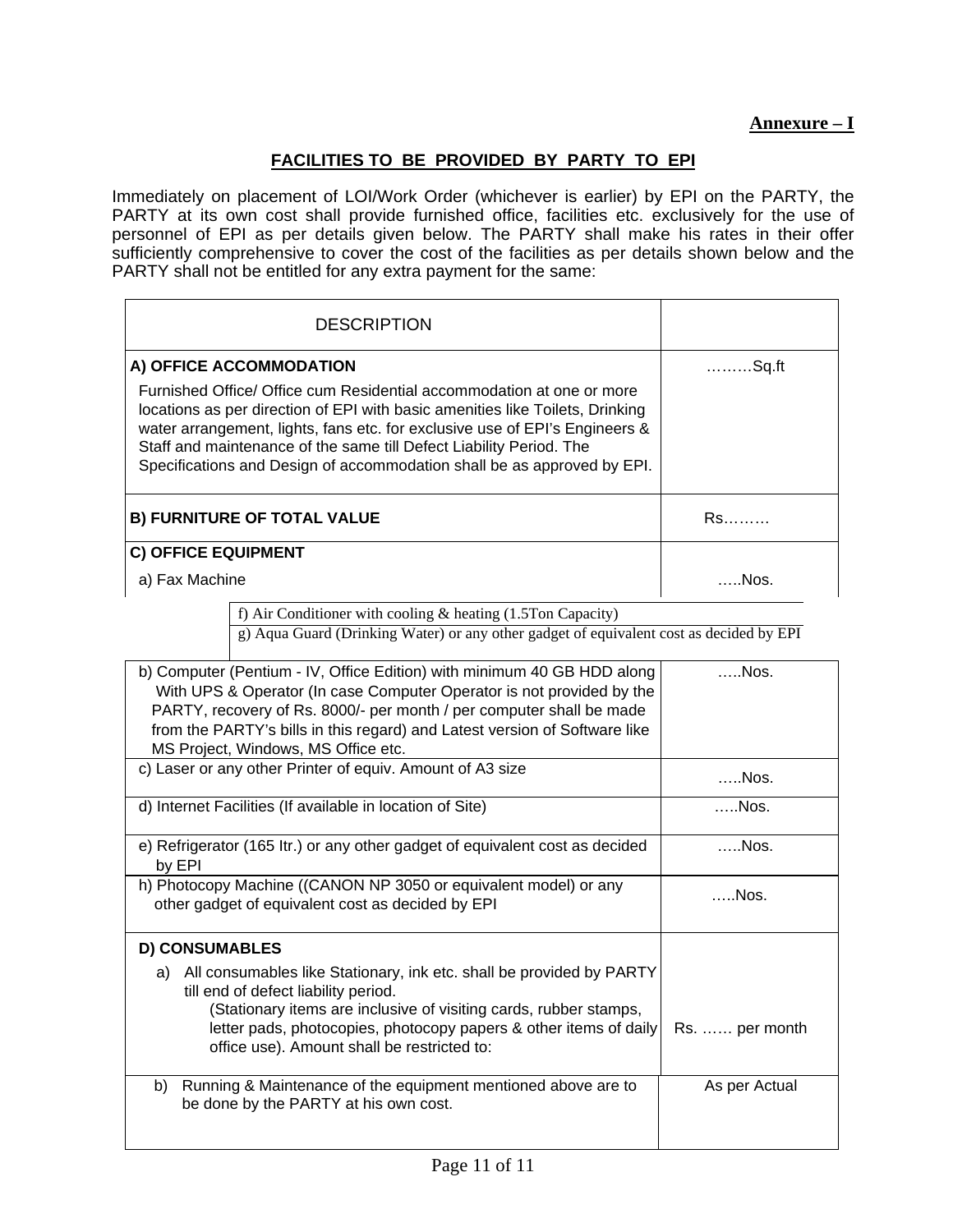| E) TELEPHONE WITH STD FACILITY AND                                          |                |
|-----------------------------------------------------------------------------|----------------|
| <b>INSTRUMENT</b>                                                           |                |
| a) Office Telephone (Fixed Line)<br>No.                                     |                |
| b) Mobile Phone<br>. No.                                                    |                |
| Monthly operational expenditure on account of all telephones shall be       |                |
| restricted to.                                                              | Rs. per Month  |
| The cost of each Mobile Phone Instrument shall be restricted to Rs 6, 000/- |                |
| <b>F) VEHICLE (Brand New)</b>                                               |                |
| Brand New Four wheel drive Scorpio DX vehicle or equivalent with Driver     |                |
| and accessories valuing Rs. 30,000/- each vehicle                           | ……Nos.         |
|                                                                             |                |
| Monthly running shall be restricted to                                      | Kms.           |
|                                                                             | (each vehicle) |
|                                                                             |                |
| G) OFFICE BOY CUM COOK on Full time basis for EPI                           | Nos.           |
|                                                                             |                |

The vehicles shall be brand new and shall be provided with driver on full time basis. Consumables like diesel/petrol/oil lubricants and spare parts etc. shall be provided by the PARTY at their cost. The vehicles shall be maintained in good working condition. In case of breakdown, replacement of vehicles shall be provided by PARTY immediately. The cost of registration, transportation etc. shall be borne by the PARTY. In case a vehicle is not required by EPI, a recovery of Rs. 30,000/ per month per vehicle shall be made from the PARTY for this purpose till the end of defect liability period. In case Driver, POL, maintenance of any vehicle is not required by EPI for any vehicle, a recovery of Rs. 20,000.00 per month per vehicle shall be made from the PARTY for this purpose till the end of defect liability period.

The above gadgets and facilities should be brand new and of reputed make and all facilities shall be provided and maintained properly (including payment of water & electricity bills etc.) by the PARTY at Project site or at any other office related with execution of this project till completion of work, handing over, defect liability period in all respect at his own cost. The PARTY shall also make stand-by arrangement for water & electricity to ensure un-interrupted supply. The equipment/items shall be the property of PARTY at the end of contract. The PARTY shall be responsible for watch and ward of site office and other facilities etc. In case of theft/damage of any equipment/items, the PARTY shall immediately replace the same within a maximum period of two days.

The PARTY shall provide 'Sign Board(s)' as per design approved by EPI and/or Client.

In case the above facilities are not provided by the PARTY within 10 (ten) days of award of work or replacement is not provided within the specified period, EPI shall arrange the same at the risk and cost of the PARTY and make the recoveries from the bills of the PARTY for the same. The decision of EPI shall be final and binding on the PARTY in this regard.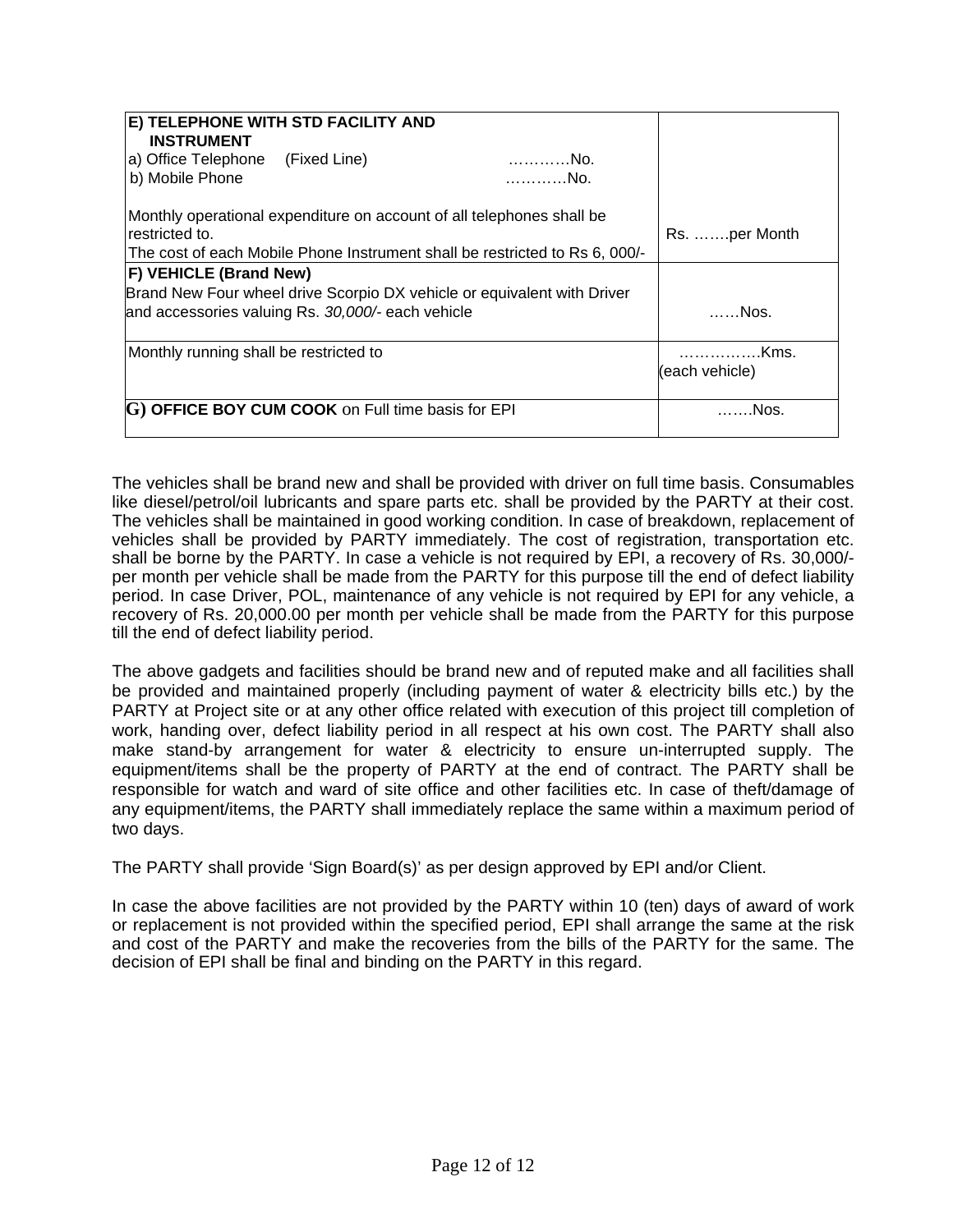## **CONCILIATION AND ARBITRATION**

Before resorting to arbitration as per the clause given below, the parties if they so agree may explore the possibility of conciliation as per the provisions of Part-III of the Arbitration and Conciliation Act.1996. When such conciliation has failed, the parties shall adopt the following procedure for arbitration:-

- 1. Except where otherwise provided for in the contract, any disputes and differences relating to the meaning of the specifications, designs, drawings and instructions herein before mentioned and as to the quality of workmanship or materials used in the work or as to any other question, claim, right, matter or thing whatsoever in any way arising out of or relating to the contract, designs, drawings, specifications, estimates, instructions or these conditions or otherwise concerning the works or the execution or failure to execute the same whether arising during the progress of the work or after the completion or abandonment thereof shall be referred to the Sole Arbitration of the Chairman and Managing Director (CMD) of Engineering Projects (India) Limited(EPI), or any other person discharging the functions of CMD of EPI and if CMD or such person discharging the functions of CMD of EPI is unable to act, to the Sole Arbitration of some other person appointed by the CMD of EPI or such other person discharging the functions of CMD of EPI. There will be no objection if the arbitrator so appointed is an employee of Engineering Projects (I) Ltd. However, such an employee shall not have directly dealt with the said contract or the works there under on behalf of EPI. Such Arbitrator shall be appointed within 30 days of the receipt of letter of invocation of arbitration duly satisfying the requirements of this clause.
- 2. If the arbitrator so appointed resigns his appointment, is unable or unwilling to act due to any reason whatsoever, or dies, the Chairman & Managing Director aforesaid or in his absence the person discharging the duties of the CMD of EPI may appoint a new arbitrator in accordance with these terms and conditions of the contract, to act in his place and the new arbitrator so appointed may proceed from the stage at which it was left by his predecessor.
- 3. It is a term of the contract that the party invoking the arbitration shall specify the dispute/differences or questions to be referred to the arbitrator under this clause together with the amounts claimed in respect of each dispute.
- 4. The arbitrator may proceed with the arbitration ex-parte, if either party, in spite of a notice from the arbitrator, fails to take part in the proceeding.

:2: